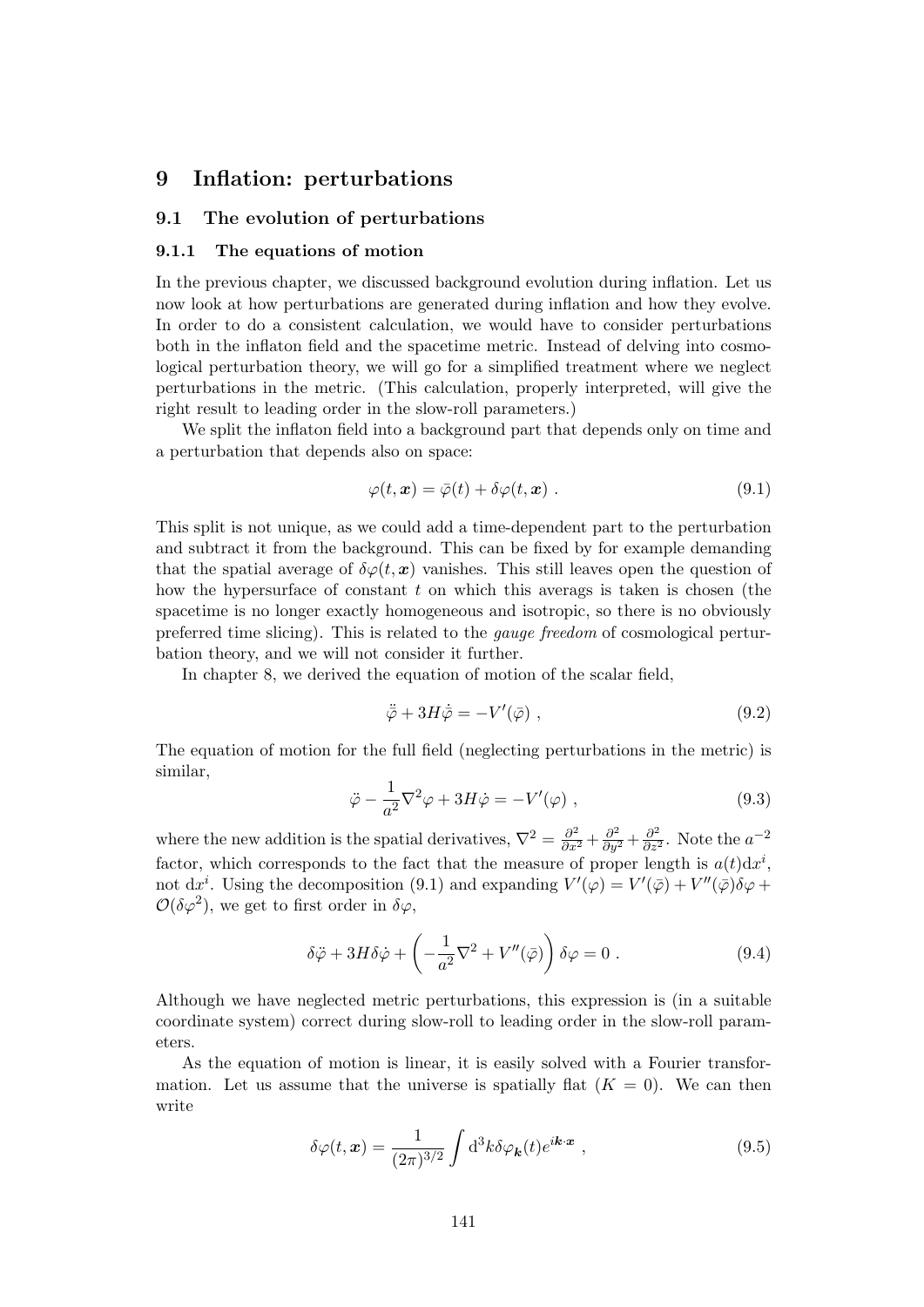Because the universe expands, the variable  $k$ , called the *comoving momentum* or *comoving wavenumber*, is not the physical momentum, which is given by  $k/a$ . With the scale factor normalised to unity today, the comoving momentum of a Fourier mode is the physical momentum it has today.

Spatial flatness is crucial here. If space was curved, plane waves would not form a complete set of basis functions, and we would instead have to use more complicated functions. (There would also be an additional scale present, given by the spatial curvature term  $K/a^2$ .)

Different Fourier modes decouple, and (9.4) reduces to

$$
\delta \ddot{\varphi}_{\mathbf{k}} + 3H \delta \dot{\varphi}_{\mathbf{k}} + \left[ \left( \frac{k}{a} \right)^2 + m^2(\bar{\varphi}) \right] \delta \varphi_{\mathbf{k}} = 0 , \qquad (9.6)
$$

where we have denoted  $m^2(\bar{\varphi}) \equiv V''(\bar{\varphi})$ .

# 9.2 Fourier decomposition

As a short interjection, let us give a few results regarding Fourier transform and Fourier series. We will want to interconvert between the two. Following Liddle & Lyth [1] we have, for any function  $q(t, x)$ 

$$
g(t, \mathbf{x}) = \frac{1}{(2\pi)^{3/2}} \int g(t, \mathbf{k}) e^{i\mathbf{k} \cdot \mathbf{x}} d^3k
$$
  

$$
g(t, \mathbf{k}) = \frac{1}{(2\pi)^{3/2}} \int g(t, \mathbf{x}) e^{-i\mathbf{k} \cdot \mathbf{x}} d^3x.
$$
 (9.7)

To take the limit of infinite box size,  $L^3 \to \infty$ , we replace

$$
\left(\frac{2\pi}{L}\right)^3 \sum_{\mathbf{k}} \rightarrow \int d^3k
$$
\n
$$
\left(\frac{L}{2\pi}\right)^3 g_{\mathbf{k}}(t) \rightarrow \frac{1}{(2\pi)^{3/2}} g(t, \mathbf{k})
$$
\n
$$
\left(\frac{L}{2\pi}\right)^3 \delta_{\mathbf{k}\mathbf{k'}} \rightarrow \delta^3(\mathbf{k} - \mathbf{k'})
$$
\n(9.8)

It is usually easiest to work with the series and convert to the integral at the end (to avoid dealing with products of delta functions).

Cosmological perturbations generated by inflation are Gaussian, which means that different k modes are independent (except for the reality condition  $g_{-k}$  =  $(g_k^*),$  have a Gaussian distribution, and all statistical information is encoded in the variance. The variance of a quantity whose average vanishes,  $\langle q(x)\rangle = 0$  (we don't explicitly write the time-dependence here),  $is<sup>1</sup>$ 

$$
\langle g(x)^2 \rangle = \sum_{\mathbf{k}} \langle |g_{\mathbf{k}}|^2 \rangle \equiv \left(\frac{2\pi}{L}\right)^3 \sum_{\mathbf{k}} \frac{1}{4\pi k^3} \mathcal{P}_g(k)
$$
  

$$
\rightarrow \frac{1}{4\pi} \int \frac{d^3 k}{k^3} \mathcal{P}_g(k) = \int_0^\infty \frac{dk}{k} \mathcal{P}_g(k) = \int_{-\infty}^\infty \mathcal{P}_g(k) d\ln k,
$$
 (9.9)

<sup>&</sup>lt;sup>1</sup>Note that the result has no x-dependence. Even though the function  $g(x)^2$  varies from place to place, its expectation value is the same everywhere.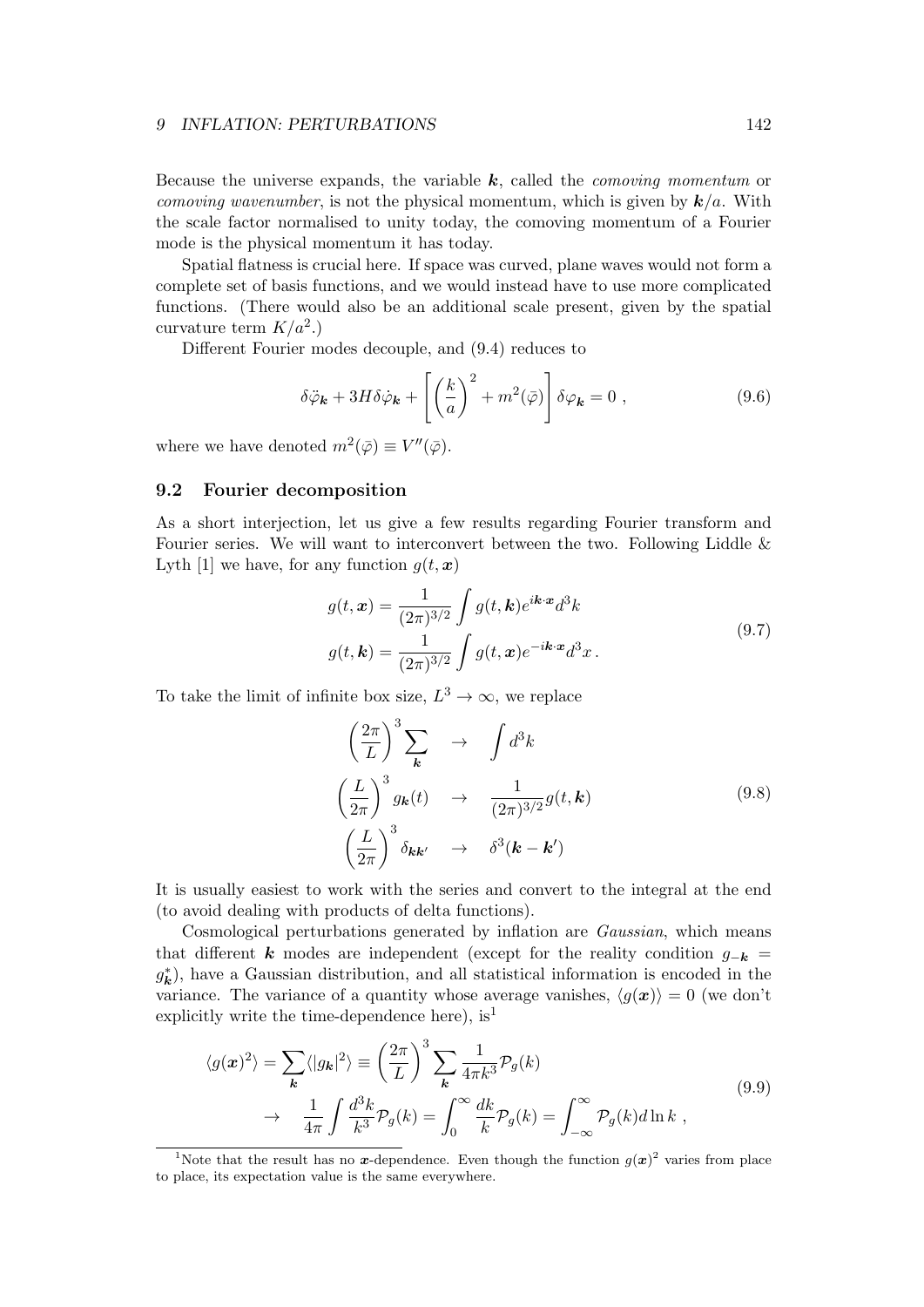where we have defined the *power spectrum*  $P_q(k)$  as

$$
\mathcal{P}_g(k) \equiv \left(\frac{L}{2\pi}\right)^3 4\pi k^3 \langle |g_{\mathbf{k}}|^2 \rangle = \frac{L^3}{2\pi^2} k^3 \langle |g_{\mathbf{k}}|^2 \rangle . \tag{9.10}
$$

The power spectrum of q gives the contribution of a logarithmic scale interval to the variance of  $g(x)$ . For Gaussian perturbations, the power spectrum gives a complete statistical description, and all statistical quantities can be calculated from it.

# 9.2.1 Solutions

Let us now return to the equation of motion  $(9.6)$  for the field perturbations and solve it. During inflation, H and  $m^2$  change slowly. Thus, we now make an approximation where we treat them as constants. The general solution of  $(9.6)$  is then

$$
\delta \varphi_{\mathbf{k}}(t) = a^{-3/2} \left[ A_{\mathbf{k}} J_{-\nu} \left( \frac{k}{aH} \right) + B_{\mathbf{k}} J_{\nu} \left( \frac{k}{aH} \right) \right], \tag{9.11}
$$

where  $J_{\nu}$  is the Bessel function of order  $\nu$ , with

$$
\nu = \sqrt{\frac{9}{4} - \frac{m^2}{H^2}} \,. \tag{9.12}
$$

The time dependence of the scale factor for constant  $H$  is

$$
a(t) \propto e^{Ht} \tag{9.13}
$$

If the slow-roll approximation is valid, the inflaton has negligible mass,  $m^2 \ll H^2$ , since

$$
\frac{m^2}{H^2} = 3M_{\rm Pl}^2 \frac{V''}{V} = 3\eta \ll 1.
$$
\n(9.14)

Thus we can drop  $m^2/H^2$  in (9.12), so

$$
\nu = \frac{3}{2} \,. \tag{9.15}
$$

Bessel functions of half-integer order are the spherical Bessel functions which can be expressed in terms of trigonometric functions. The solution (9.11) now reduces to

$$
\delta\varphi_{\mathbf{k}}(t) = A_{\mathbf{k}}w_{k}(t) + B_{\mathbf{k}}w_{k}^{*}(t), \qquad (9.16)
$$

where the constants  $A_k, B_k$  have been redefined to absorb some numerical constants, compared to (9.11), and

$$
w_k(t) = \left(i + \frac{k}{aH}\right) \exp\left(\frac{ik}{aH}\right). \tag{9.17}
$$

Well before Hubble exit,  $k \gg aH$ , the exponent is large, and the solution oscillates rapidly. After Hubble exit,  $k \ll aH$ , the solution stops oscillating and approaches the constant value  $i(A_k - B_k)$ . As the equation for the field perturbation is linear, we need some other information to fix the constants of integration in (9.16), i.e. the initial conditions. They are given by quantum mechanical vacuum fluctuations.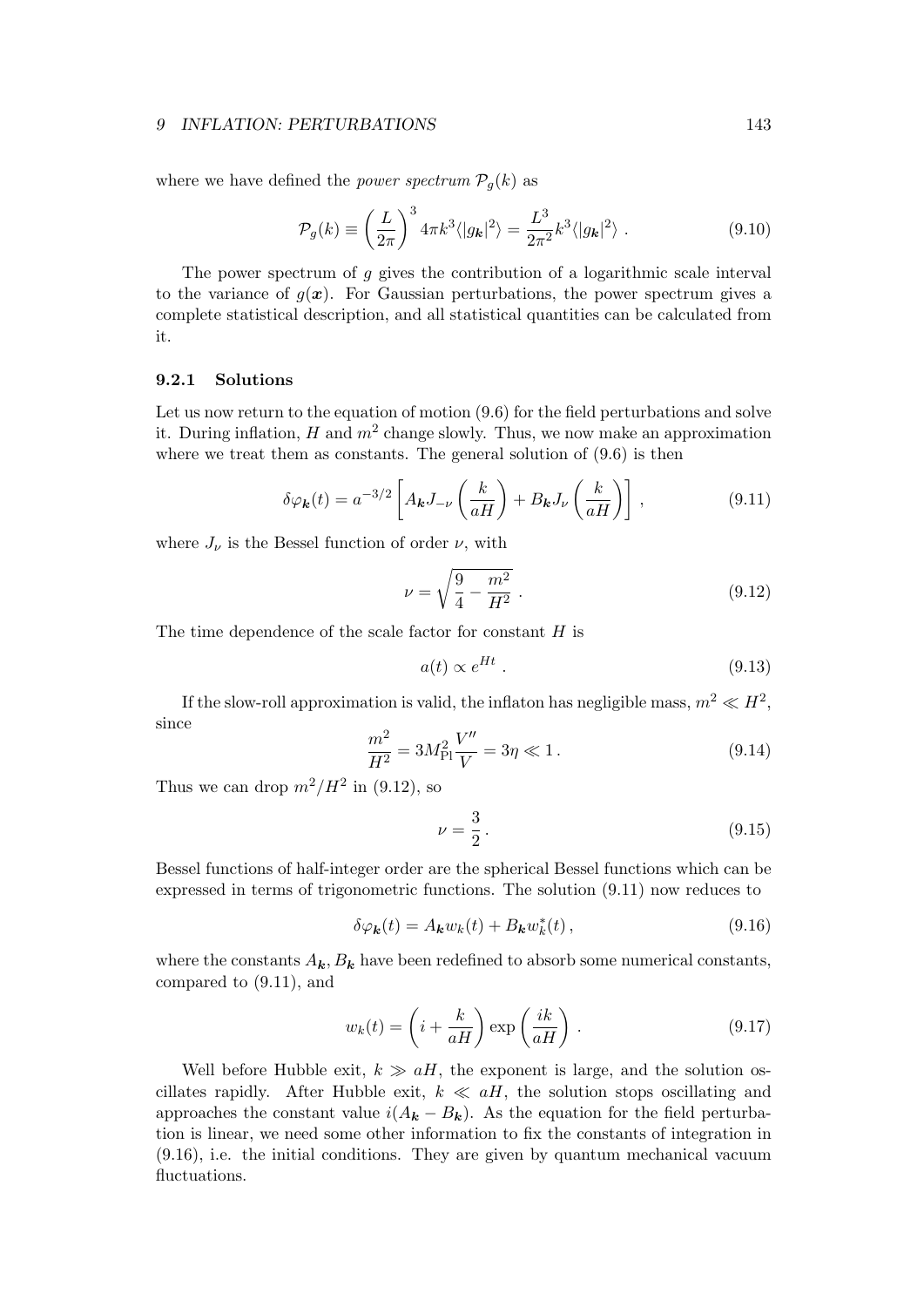## 9.3 The generation of perturbations

It may sound somewhat odd to discuss the generation of perturbations. This implies that we consider the state of a system which is homogeneous and isotropic at some initial time, but where the behaviour is nevertheless different at different positions at a later time. This may seem impossible, because then we would have to a have a rule that would say where the perturbations are going to be, which would distinguish one position from another. Therefore it would seem that perturbations have to be given as an initial condition, and cannot be calculated from first principles. In a deterministic theory, this is true. However, quantum theory offers a way out of this impasse. It is is indeterministic, and there is no rule that will tell what the outcome of a quantum process will be, only probabilities of various outcomes (i.e. statistical distributions) are calculable. To discuss quantum behaviour of the inflaton field, we need to use quantum field theory in an inflating FRW universe. To warm up let us first consider quantum field theory of a scalar field in Minkowski space.

# 9.3.1 Vacuum fluctuations in Minkowski space

The field equation for a massive free (i.e.  $V(\varphi) = \frac{1}{2}m^2\varphi^2$ ) real scalar field in Minkowski space is

$$
\ddot{\varphi} - \nabla^2 \varphi + m^2 \varphi = 0, \qquad (9.18)
$$

or

$$
\ddot{\varphi}_{\mathbf{k}} + E_k^2 \varphi_{\mathbf{k}} = 0 \,, \tag{9.19}
$$

where  $E_k^2 = k^2 + m^2$ . We recognise (9.19) as the equation for a harmonic oscillator. Thus each Fourier component of the field behaves as an independent harmonic oscillator.

In the quantum mechanical treatment of the harmonic oscillator one introduces the creation and annihilation operators, which raise and lower the energy state of the system. It will be useful to do that here.

We have a different pair of creation and annihilation operators  $\hat{a}_{\bm{l}}^{\dagger}$  $\hat{k}$ ,  $\hat{a}_{\boldsymbol{k}}$  for every Fourier mode k. We denote the ground state of the system by  $|0\rangle$ , and call it the vacuum. Particles are quanta of the oscillations of the field. The vacuum is a state with no particles. Operating on the vacuum with the creation operator  $\hat{a}_{\bm{k}}^{\dagger}$  $\boldsymbol{k}^{\!\top}_{\boldsymbol{k}}$  adds one quantum with momentum  $k$  and energy  $E_k$  to the system, i.e. creates one particle. We denote this state with one particle with momentum  $k$  by  $|1_k\rangle$ . Thus

$$
\hat{a}_{\mathbf{k}}^{\dagger}|0\rangle = |1_{\mathbf{k}}\rangle \tag{9.20}
$$

and the state is normalised as  $\langle 1_k|1_{k'}\rangle = \delta_{kk'}$ . This particle has a well-defined momentum  $k$ , and therefore it is completely unlocalised, as dictated by the Heisenberg uncertainty principle. The annihilation operator acting on the vacuum gives zero, i.e. not the vacuum state but the zero element of Hilbert space (the space of all quantum states),

$$
\hat{a}_{\mathbf{k}}|0\rangle = 0. \tag{9.21}
$$

We denote the hermitian conjugate of the vacuum state by  $\langle 0|$ . Thus

$$
\langle 0|\hat{a}_{\mathbf{k}} = \langle 1_{\mathbf{k}}| \quad \text{and} \quad \langle 0|\hat{a}_{\mathbf{k}}^{\dagger} = 0. \tag{9.22}
$$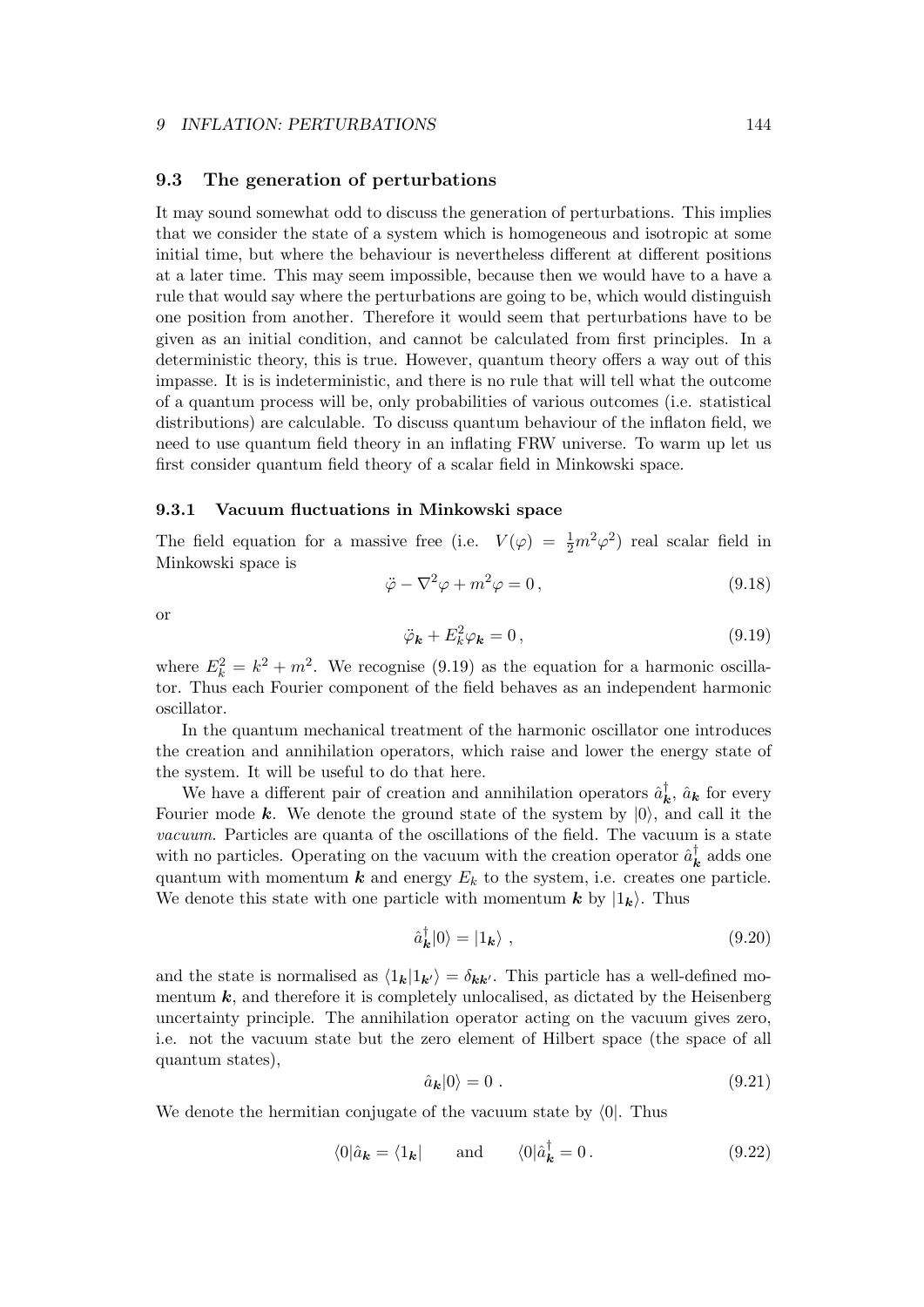The commutation relations of the creation and annihilation operators are

$$
[\hat{a}_{\mathbf{k}}^{\dagger}, \hat{a}_{\mathbf{k'}}^{\dagger}] = [\hat{a}_{\mathbf{k}}, \hat{a}_{\mathbf{k'}}] = 0, \qquad [\hat{a}_{\mathbf{k}}, \hat{a}_{\mathbf{k'}}^{\dagger}] = \delta_{\mathbf{k}\mathbf{k'}} . \tag{9.23}
$$

When going from classical physics to quantum physics, classical observables are replaced by operators. We can then calculate expectation values for these observables using the operators. Here the classical observable

$$
\varphi(t, \mathbf{x}) = \sum \varphi_{\mathbf{k}}(t) e^{i\mathbf{k} \cdot \mathbf{x}} \tag{9.24}
$$

is replaced by the field operator

$$
\hat{\varphi}(t,\mathbf{x}) = \sum \hat{\varphi}_{\mathbf{k}}(t)e^{i\mathbf{k}\cdot\mathbf{x}} \tag{9.25}
$$

where<sup>2</sup>

$$
\hat{\varphi}_{\mathbf{k}}(t) = w_k(t)\hat{a}_{\mathbf{k}} + w_k^*(t)\hat{a}_{-\mathbf{k}}^\dagger \tag{9.26}
$$

and

$$
w_k(t) = L^{-3/2} \frac{1}{\sqrt{2E_k}} e^{-iE_k t}
$$
\n(9.27)

is the mode function, a solution of the field equation (9.19). (The normalisation has been fixed to get the right commutation relations, (9.29).) We are using the Heisenberg picture, i.e. we have time-dependent operators and the quantum states are time-independent. Note that since the operator  $\hat{\varphi}(t, x)$  is Hermitian (corresponding to a real field),  $\hat{\varphi}(t,\mathbf{x})^{\dagger} = \hat{\varphi}(t,\mathbf{x})$ , the corresponding Fourier components satisfy  $\hat{\varphi}_{\bf k}(t)^{\dagger} = \hat{\varphi}_{-\bf k}(t)$ . So the Fourier component operators are not Hermitian.

In quantum mechanics, we have two conjugate variables, position and momentum. In quantum field theory, we have the field and the corresponding canonical momentum, which is in this case just given by the time derivative of the field. Combining  $(9.26)$  and  $(9.27)$ , we have

$$
\dot{\hat{\varphi}}_{\mathbf{k}}(t) = -iE_k \left( w_k(t)\hat{a}_{\mathbf{k}} - w_k^*(t)\hat{a}_{-\mathbf{k}}^\dagger \right) \tag{9.28}
$$

We can now calculate the commutator between the field operator and the corresponding velocity operator. A straightforward calculation with the rules (9.23) gives

$$
[\hat{\varphi}_{\mathbf{k}}(t), \dot{\hat{\varphi}}_{\mathbf{k}'}(t)] = i L^{-3} \delta_{\mathbf{k}, -\mathbf{k}'} . \tag{9.29}
$$

(Exercise: Show that demanding the canonical commutation relation (9.29) fixes the normalisation to be the one given in (9.27).)

The Hamiltonian density of the scalar field in Minkowski space is

$$
\hat{\mathcal{H}} = -\frac{1}{2} \eta^{\mu\nu} \partial_{\mu} \hat{\varphi} \, \partial_{\nu} \hat{\varphi} + V(\hat{\varphi}) \n= \frac{1}{2} \dot{\hat{\varphi}}^2 - \frac{1}{2} \delta^{ij} \partial_i \hat{\varphi} \partial_j \hat{\varphi} + V(\hat{\varphi}) ,
$$
\n(9.30)

<sup>&</sup>lt;sup>2</sup>We skip the detailed derivation of the field operator, which belongs to a course of quantum field theory. See e.g. Peskin & Schroeder, section 2.3 (note the different normalisations of operators and states, related to doing Fourier integrals rather than sums, and considerations of Lorentz invariance).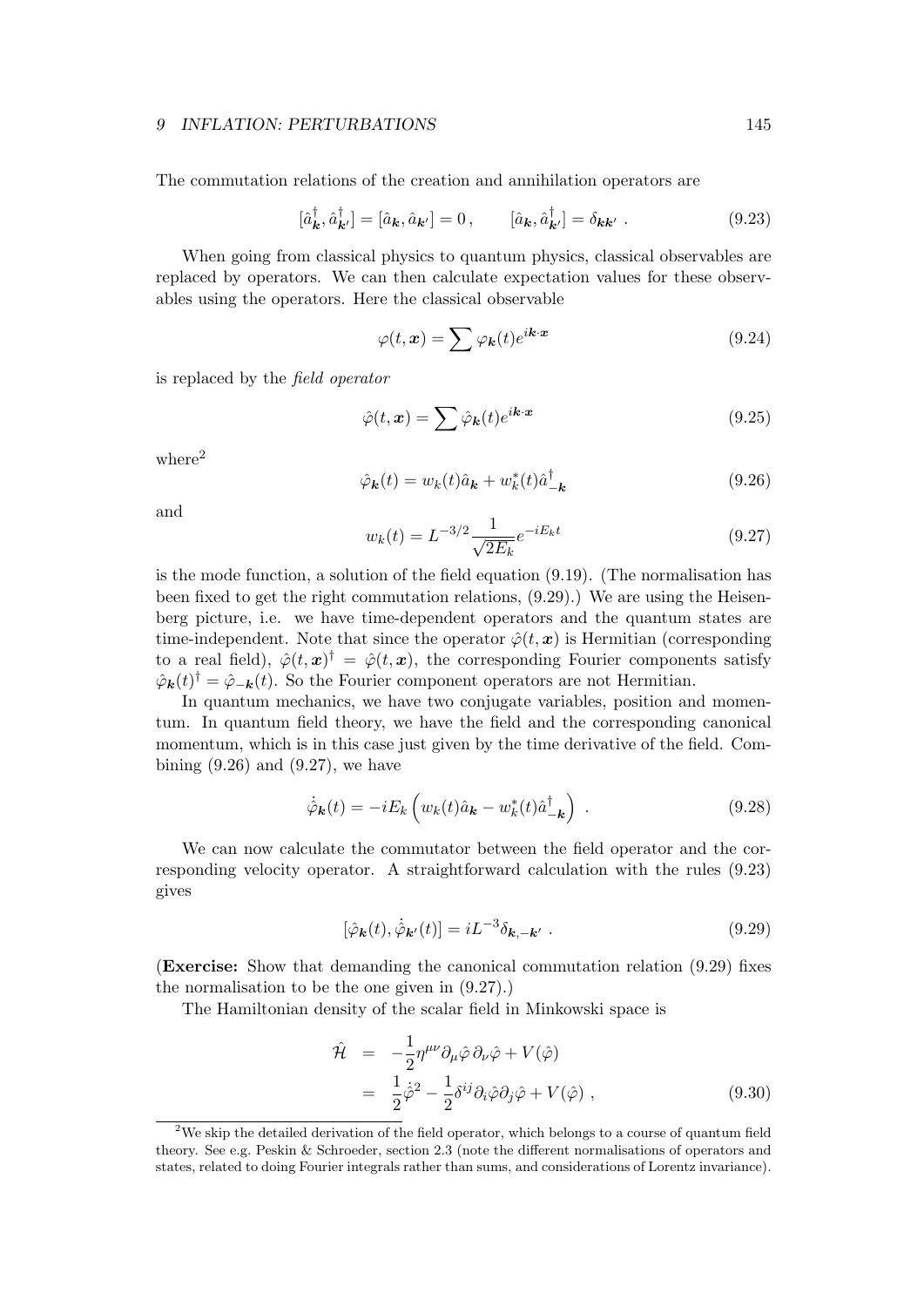and the Hamiltonian is the spatial integral of the Hamiltonian density,

$$
\hat{H} = \int \mathrm{d}^3 x \hat{\mathcal{H}} \,. \tag{9.31}
$$

Since the Hamiltonian depends on the field velocity operator, it does not commute with the field operator,

$$
[\hat{H}, \hat{\varphi}] \neq 0. \tag{9.32}
$$

As a result, the Hamiltonian and the field operator do not share a complete set of eigenstates. So, in general an eigenstate of the Hamiltonian is not an eigenstate of the field operator. Eigenstates of the Hamiltonian operator are the energy eigenstates, and the state with the smallest energy is called the vacuum state. Since the vacuum is not an eigenstate of the field operator, the eigenvalues of the field operator are not well defined, instead we have only a distribution of values. In other words, the scalar field has vacuum fluctuations.

The vacuum fluctuations of the field are Gaussian (we skip the proof), and are thus completely completely characterised by their variance, which we can express with the power spectrum as (note that  $\langle \hat{\varphi} \rangle = 0$ )

$$
\langle \hat{\varphi}(\boldsymbol{x})^2 \rangle = \int_0^\infty \frac{dk}{k} \mathcal{P}_{\varphi}(k) \; . \tag{9.33}
$$

For the vacuum state  $|0\rangle$ , the expectation value of  $|\varphi_{\boldsymbol{k}}|^2$  is

$$
\langle 0|\hat{\varphi}_{\mathbf{k}}\hat{\varphi}_{\mathbf{k}}^{\dagger}|0\rangle =
$$
  
\n
$$
|w_{k}|^{2}\langle 0|\hat{a}_{\mathbf{k}}\hat{a}_{\mathbf{k}}^{\dagger}|0\rangle + w_{k}^{2}\langle 0|\hat{a}_{\mathbf{k}}\hat{a}_{-\mathbf{k}}|0\rangle + (w_{k}^{*})^{2}\langle 0|\hat{a}_{-\mathbf{k}}^{\dagger}\hat{a}_{\mathbf{k}}^{\dagger}|0\rangle + |w_{k}|^{2}\langle 0|\hat{a}_{-\mathbf{k}}^{\dagger}\hat{a}_{-\mathbf{k}}|0\rangle
$$
  
\n
$$
= |w_{k}|^{2}\langle 1_{\mathbf{k}}|1_{\mathbf{k}}\rangle = |w_{k}|^{2}
$$
\n(9.34)

since all but the first term give 0, and the states are normalised so that  $\langle 1_k|1_{k'}\rangle =$  $\delta_{\mathbf{k}\mathbf{k}'}$ . Therefore the power spectrum is, using the definition (9.10),

$$
\mathcal{P}_{\varphi}(k) = L^3 \frac{k^3}{2\pi^2} |w_k|^2.
$$
\n(9.35)

From (9.27) we have  $|w_k|^2 = 1/(2L^3 E_k)$ , so we get the final result

$$
\mathcal{P}_{\varphi}(k) = \frac{k^3}{4\pi^2 E_k} \tag{9.36}
$$

In the case of inflation, the mode functions are different because space is expanding, but the reasoning remains the same.

#### 9.3.2 Vacuum fluctuations during inflation

During inflation the field equation for inflaton perturbations is, from (9.4),

$$
\delta \ddot{\varphi}_{\mathbf{k}} + 3H \delta \dot{\varphi}_{\mathbf{k}} + \left[ \left( \frac{k}{a} \right)^2 + m^2(\bar{\varphi}) \right] \delta \varphi_{\mathbf{k}} = 0 \tag{9.37}
$$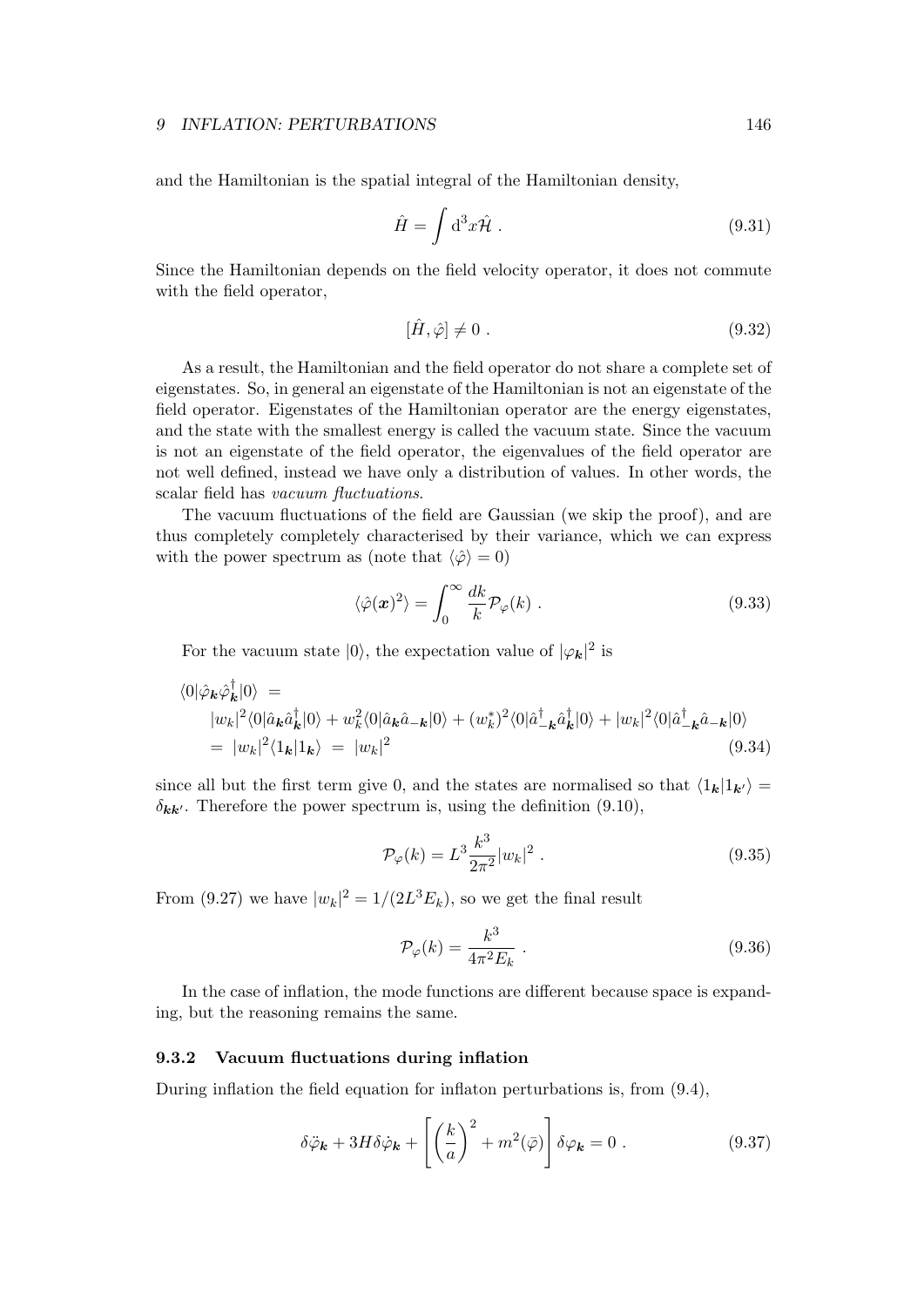In inflation, the background field is treated classically, and only the perturbations around the mean value of the field are quantised. In fact, if we were to take into account perturbations on the metric in a coordinate-independent manner, we would see that the variables that are quantised are a linear combination of the scalar field perturbations and metric perturbations. Thus in inflation, part of the spacetime metric is quantised. Inflation may thus be called the first quantum gravity scenario which has been confronted with observations – with great success. However, just like the background scalar field, the background metric is not quantised. How to quantise the metric in general, and not just small perturbations, remains one of the most studied and most difficult questions in physics. In this course, we just treat the field perturbation during inflation the same way that we treated the field in Minkowski space. That is, the Fourier modes of the field perturbation are written as

$$
\delta \hat{\varphi}_{\mathbf{k}}(t) = w_k(t)\hat{a}_{\mathbf{k}} + w_k^*(t)\hat{a}_{-\mathbf{k}}^\dagger , \qquad (9.38)
$$

where the mode function  $w_k(t)$  satisfies the classical equation of motion (9.4), with the normalisation fixed by the canonical commutation relation,

$$
[\delta \hat{\varphi}_{\mathbf{k}}(t), \delta \dot{\hat{\varphi}}_{\mathbf{k}'}(t)] = i(aL)^{-3} \delta_{\mathbf{k}, -\mathbf{k}'} , \qquad (9.39)
$$

where the only difference from the Minkowski space commutator (9.29) is the change  $L \rightarrow aL$  on the right-hand side.

Taking the solution of (9.4) given in section 9.2.1, under the approximations  $H = \text{const.}$  and  $\frac{m^2}{H^2} = 3\eta \approx 0$  and fixing the normalisation with (9.39), we get the solution

$$
w_k(t) = L^{-3/2} \frac{H}{\sqrt{2k^3}} \left( i + \frac{k}{aH} \right) \exp\left( \frac{ik}{aH} \right) , \qquad (9.40)
$$

where the time-dependence is  $a(t) \propto e^{Ht}$ .

When the scale k is well inside the Hubble radius,  $k \gg aH$ ,  $\delta \varphi_k(t)$  oscillates rapidly compared to the Hubble time  $H^{-1}$ . If we consider distance and time scales much smaller than the Hubble scale, spacetime curvature does not matter and things should behave like in Minkowski space. Considering (9.40) in this limit, one finds (exercise) that  $w_k(t)$  indeed becomes (up to a slowly varying phase), equal to the Minkowski space mode function  $(9.27)$ , with the lengths scaled by a. (The prefactor in (9.40) was chosen so that the normalisations would agree.) Therefore the mode function  $w_k(t)$  of (9.40) tells how the perturbation behaves as it approaches and exits the Hubble radius.

The calculation of the power spectrum of inflaton fluctuations is the same as in Minkowski space, with the same result,

$$
\mathcal{P}_{\delta\varphi}(k) = L^3 \frac{k^3}{2\pi^2} |w_k|^2.
$$
\n(9.41)

Well before Hubble exit,  $k \gg aH$ , and on timescales  $\ll H^{-1}$ , the field operator  $\delta \hat{\varphi}_{\mathbf{k}}(t)$  agrees with the Minkowski space field operator and we have the same kind of initial  $\delta\varphi$  vacuum fluctuations as in Minkowski space. However, the time evolution of the perturbations is different. Well after Hubble exit,  $k \ll aH$ , the mode function approaches a constant

$$
w_k(t) \to L^{-3/2} \frac{iH}{\sqrt{2k^3}} \,, \tag{9.42}
$$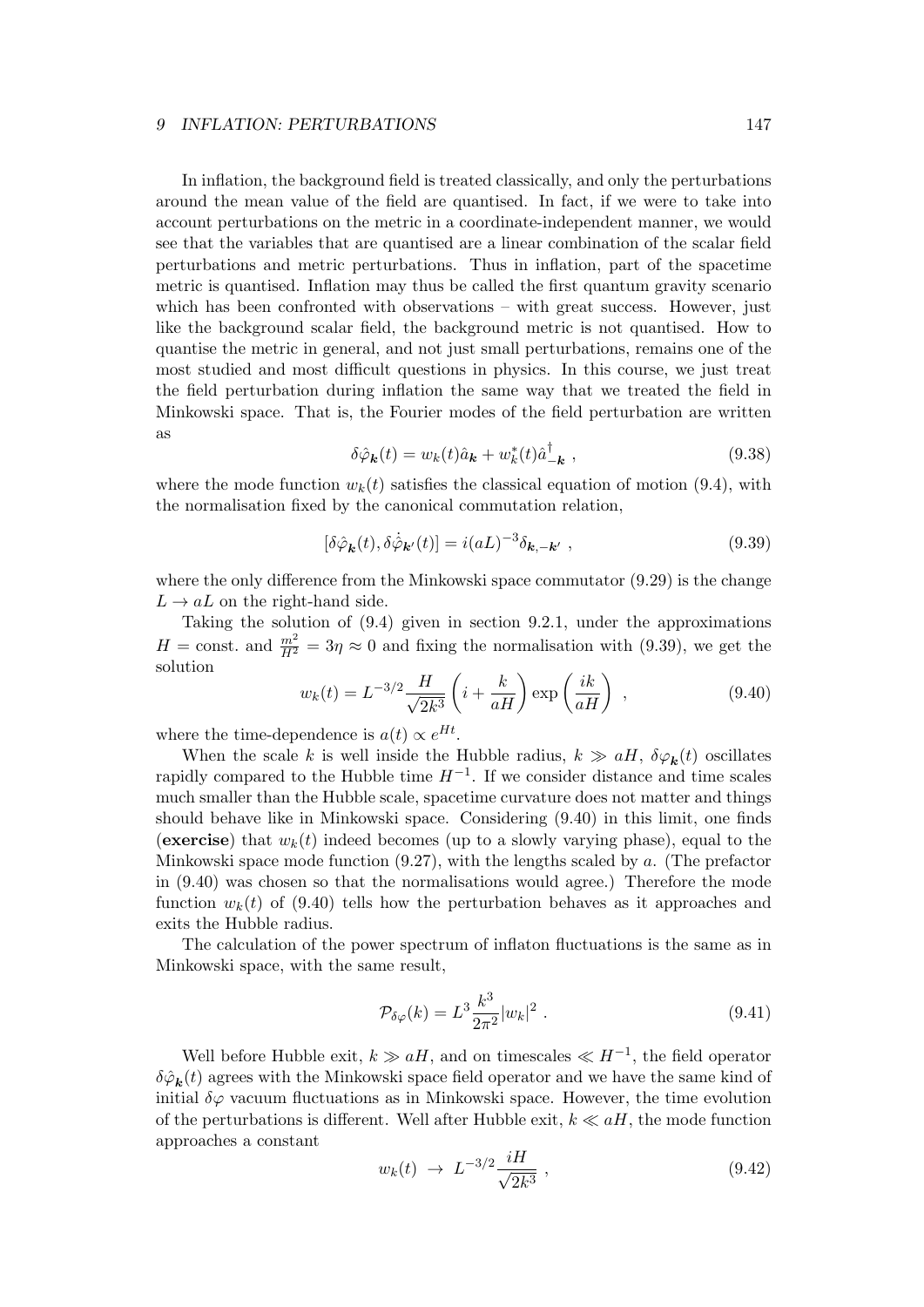so the vacuum fluctuations "freeze" and the power spectrum acquires the constant value

$$
\mathcal{P}_{\delta\varphi}(k) \ = \ L^3 \frac{k^3}{2\pi^2} |w_k|^2 \ = \ \left(\frac{H}{2\pi}\right)^2 \ . \tag{9.43}
$$

We have calculated the power spectrum of the inflaton field perturbations by using the quantum mechanical expectation value of the square of the field perturbation. We now identify this with the expectation value of a probability distribution of a classical variable, i.e. we assume that the quantum mechanical fluctuations become classical. Some part of this process is understood (it can be shown that the quantum mechanical expectation values become equal to those of a classical stochastic distribution, or "squeezed"), but the emergence of (at least the appearance of) classical reality from a quantum system remains an unsolved problem. In particle physics appeal is often made to the Copenhagen interpretation according to which states become classical when they are measured, but for cosmology this is inadequate. We simply assume that we can replace an expectation value of a quantum state with the ensemble average of a classical distribution.

For our purposes, quantum mechanics generates the initial perturbations and solves the problem of how perturbations can emerge from a state which is homogeneous and isotropic. As a remnant of the indeterministic origin of the perturbations, we cannot predict the specific member of the ensemble which is realised in the universe, we can only calculate the statistical distribution of perturbations. As noted, this distribution is Gaussian, so all Fourier modes  $\delta \varphi_k$  are independent random variables (except for the reality condition  $\delta\varphi_{-\mathbf{k}} = \delta\varphi_{\mathbf{k}}^*$ ) with a Gaussian probability distribution.

# 9.3.3 The comoving curvature perturbation

We now calculated the inflationary prediction for the power spectrum of the field perturbation. Relating that prediction to the power spectrum of the density perturbation in the late universe requires a number of extra steps. We will not discuss the details, just outline some main points. Generally, the field perturbation  $\delta \varphi_{\bf k}$ is related to the *comoving curvature perturbation*  $\mathcal{R}_k$ , which is a measure of how much the field curves spacetime. The advantage of using  $\mathcal{R}_{k}$  is that it is constant on super-Hubble scales even when the Hubble parameter and the field change, and thus  $\delta\varphi_{\bm{k}}$  changes: we see from (9.37) that  $\delta\varphi_{\bm{k}}$  is not in general constant even for super-Hubble modes. The perturbation  $\mathcal{R}_k$  is conserved (on super-Hubble scales) not only during inflation, but during reheating, when the inflaton decays into particles, and after. In the late universe, we can thus relate  $\mathcal{R}_k$  to the density perturbation of the gas formed by those particles, which eventually forms galaxies and other structures.

The result  $(9.43)$  was obtained treating H as a constant. However, H does change, albeit slowly, during inflation. To take into account evolution we use for each scale k the value of  $H$  which is representative for the evolution of that particular scale through the Hubble radius. That is, we choose the value of  $H$  at Hubble exit<sup>3</sup>,

 $3A$  more precise calculation, where the evolution of  $H(t)$  is taken into account gives a correction to the amplitude of  $\mathcal{P}_{\mathcal{R}}(k)$  that is first order in slow-roll parameters and a correction to the spectral index  $n$  that is second order in the slow-roll parameters. Note that  $H$  is assumed to be constant only for each  $k$  mode during the time it crosses the Hubble radius. The equations of motion of the different modes are independent, so in principle  $H$  could be very different for modes that exit at very different times without violating our assumptions.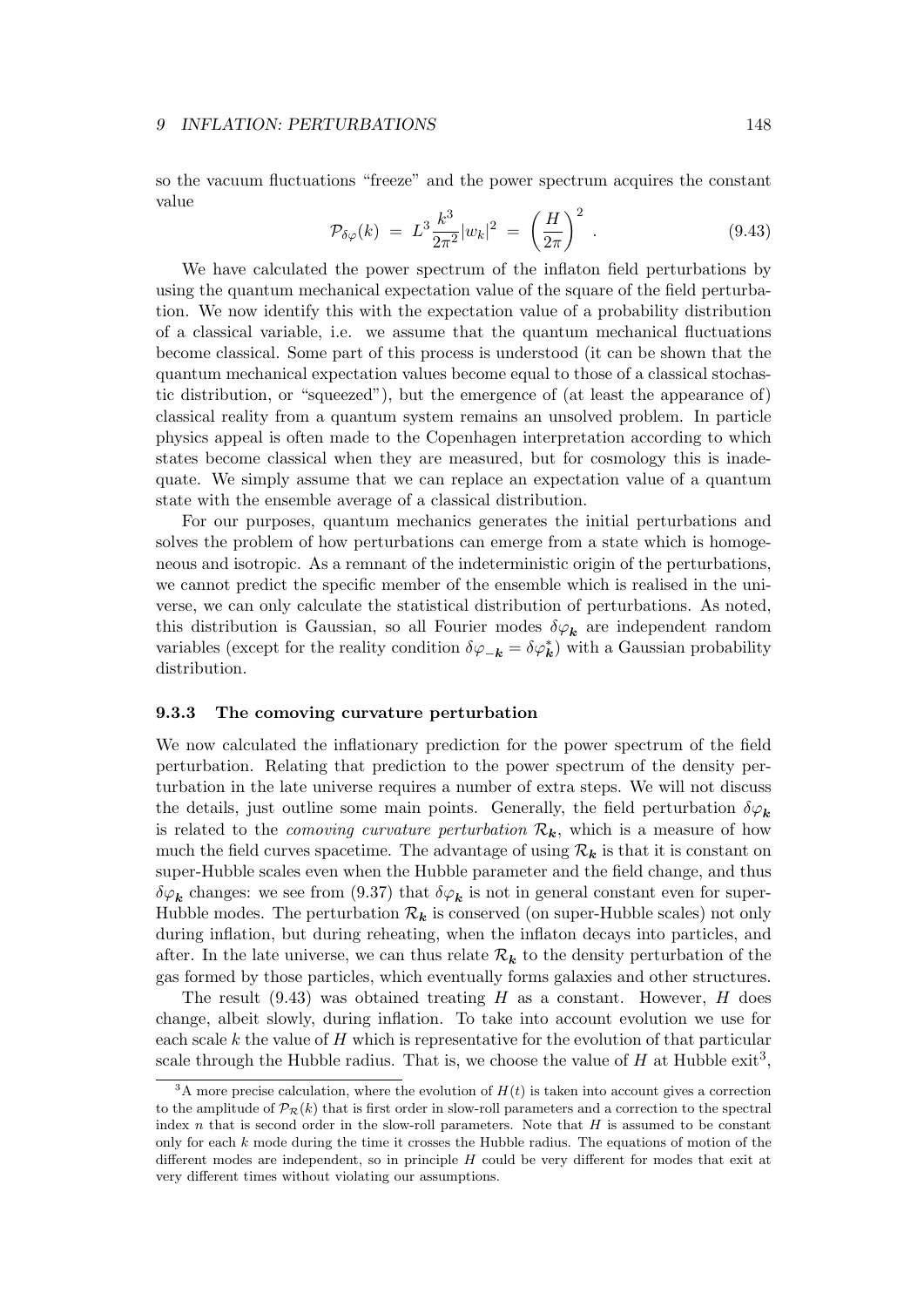so that  $aH = k$ . Thus the power spectrum is

$$
\mathcal{P}_{\delta\varphi}(k) \ = \ L^3 \frac{k^3}{2\pi^2} |w_k|^2 \ = \ \left(\frac{H}{2\pi}\right)^2_{aH=k} \ , \tag{9.44}
$$

where the subscript notation signifies that the value of  $H$  for each  $k$  is to be taken at Hubble exit of that particular scale.

Since we have only one quantity which has fluctuations, the inflaton field, and the perturbations are treated in linear theory, the perturbations of any other quantity are related to the inflaton field fluctuation by linear and local equations. So the distribution of the perturbations inherits the property of homogeneity and isotropy from the symmetry of the background on which they are created and evolve. Perturbations generated by inflation are statistically homogeneous and isotropic, i.e. the power spectrum depends only on the magnitude k of  $k$ , not on the direction.

In particular, for the comoving curvature perturbation we have (we skip the calculation and just give the result)

$$
\mathcal{P}_{\mathcal{R}}(k) = \left(\frac{H}{\dot{\bar{\varphi}}}\right)^2 \mathcal{P}_{\delta\varphi}(k) = \left(\frac{H}{\dot{\bar{\varphi}}}\frac{H}{2\pi}\right)_{aH=k}^2.
$$
\n(9.45)

This the main result for quantum fluctuations during inflation. The problem has been completely reduced to the evolution of the background scalar field and the background Hubble parameter. We just need to specify the inflation potential and calculate how the background evolves, and plug it in (9.45) to get complete information about the perturbations. That, in turn, is the starting point for calculating structure formation and the CMB anisotropy. Turning this around, observations of large-scale structure and the CMB can be used obtain information about quantum processes in the primordial universe. Note that the power spectrum depends only on k. Statistical homogeneity and isotropy of the perturbations, inherited from the symmetry of the background, is a strong feature of inflation. (I use the word 'feature' rather than 'prediction', because it is possible to construct models where, for example, space expands anisotropically during inflation. However, that requires untypical assumptions, such as having a short period of inflation, so that the anisotropy is not washed away, or inflation driven by a vector field instead of a scalar field.)

## 9.4 The primordial spectrum in slow-roll inflation

So, inflation generates primordial perturbations  $\mathcal{R}_k$  with the power spectrum

$$
\mathcal{P}_{\mathcal{R}}(k) = \left(\frac{H}{\dot{\varphi}} \frac{H}{2\pi}\right)_{aH=k}^2, \qquad (9.46)
$$

(In this section, we drop the overbar from the background values.) Let's now get back to the inflaton potential and the presentation of the dynamics of slow-roll inflation in terms of the two slow-roll variables. Applying the slow-roll equations

$$
H^2 = \frac{V}{3M_{\rm Pl}^2} \qquad \text{and} \qquad 3H\dot{\varphi} = -V' \ ,
$$

equation (9.46) becomes

$$
\mathcal{P}_{\mathcal{R}}(k) = \frac{1}{12\pi^2} \frac{1}{M_{\rm Pl}^6} \frac{V^3}{V'^2} = \frac{1}{24\pi^2} \frac{1}{M_{\rm Pl}^4} \frac{V}{\varepsilon},\tag{9.47}
$$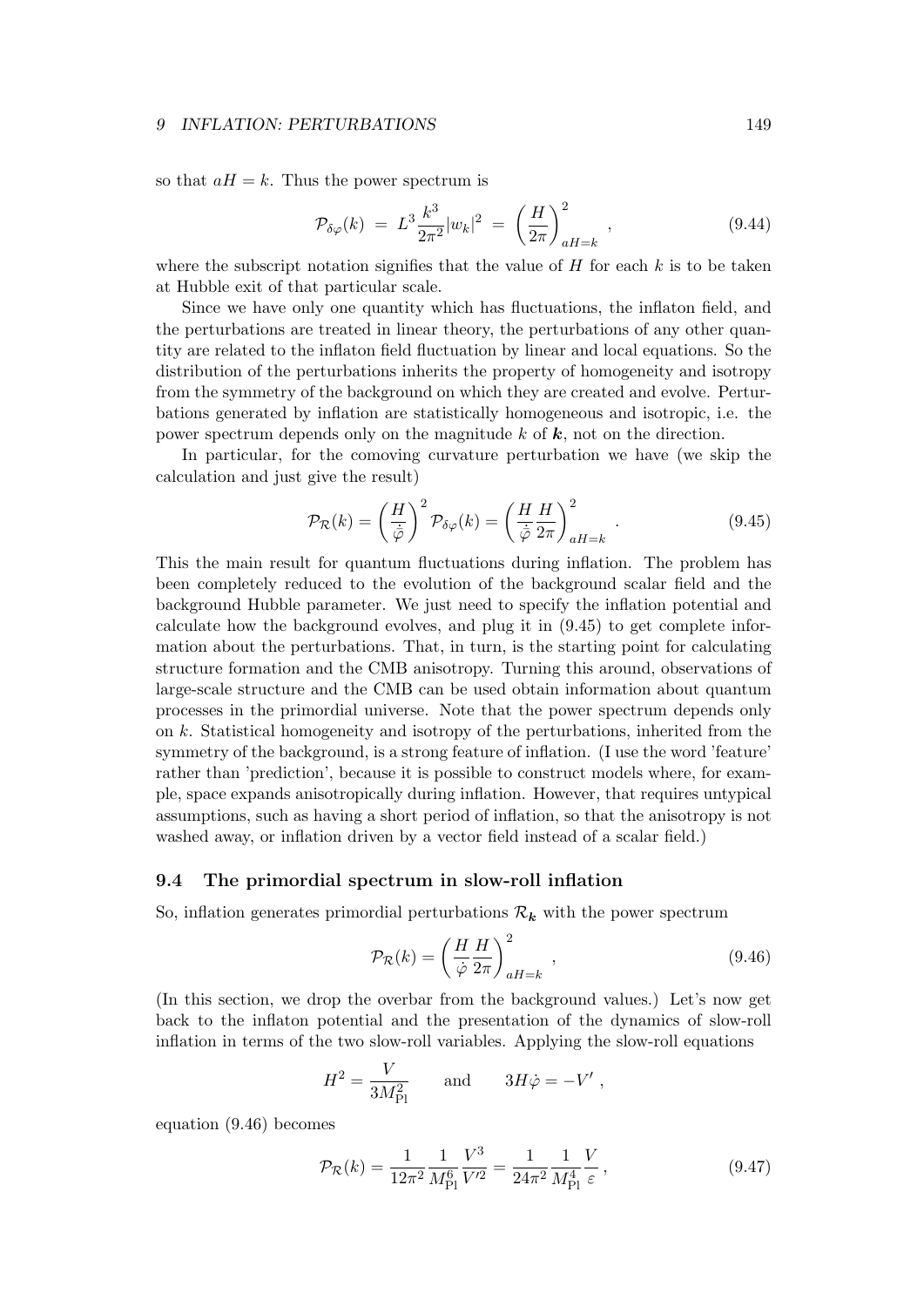where  $\varepsilon$  is the slow-roll parameter.

According to observations of CMB and large-scale structure, the amplitude of the primordial power spectrum is [2]

$$
\mathcal{P}_{\mathcal{R}}(k)^{1/2} \approx 4.6 \times 10^{-5} \tag{9.48}
$$

on cosmological scales. This gives a constraint on inflation

$$
\left(\frac{V}{\varepsilon}\right)^{1/4} \approx 24^{1/4} \sqrt{\pi} \sqrt{4.6 \times 10^{-5}} M_{\text{Pl}} \approx 0.027 M_{\text{Pl}} = 6.4 \times 10^{16} \text{ GeV}.
$$
 (9.49)

Since  $\varepsilon$  < 1, this implies an upper limit on the energy scale of inflation,

$$
V^{1/4} < 0.027 M_{\text{Pl}} \tag{9.50}
$$

This puts a limit on the Hubble scale during inflation. From  $H^2 = V/(3M_{\rm Pl}^2)$ , the constraint on V translates into  $H < 6 \times 10^{14}$  GeV, or in terms of length,  $H^{-1}$  $3 \times 10^{-31}$  m.

Since during slow-roll inflation  $V$  and  $V'$  change slowly while a wide range of scales k exit the Hubble radius, we expect  $\mathcal{P}_{\mathcal{R}}(k)$  to be a slowly varying function of k. We describe this small variation with the *spectral index n* of the primordial spectrum, defined  $as<sup>4</sup>$ 

$$
n(k) - 1 \equiv \frac{d \ln \mathcal{P}_{\mathcal{R}}}{d \ln k} \tag{9.51}
$$

If the spectral index is independent of  $k$ , we say that the spectrum is scale-free. In this case the primordial spectrum is a power law

$$
\mathcal{P}_{\mathcal{R}}(k) = A^2 \left(\frac{k}{k_*}\right)^{n-1},\qquad(9.52)
$$

where the pivot scale  $k_*$  is some chosen reference scale (for the Planck data,  $k_* = 0.05$  $Mpc^{-1}$ , and and A is the amplitude at the pivot scale.

If the power spectrum is constant,

$$
\mathcal{P}_{\mathcal{R}}(k) = \text{const.} \tag{9.53}
$$

corresponding to  $n = 1$ , we say that the spectrum is scale-invariant (which is a special case of a scale-free spectrum). A scale-invariant spectrum is also called the Harrison–Zel'dovich spectrum.

If  $n \neq 1$ , the spectrum is called *tilted.* A tilted spectrum is called *red* if  $n < 1$ (more power on large scales) and *blue* if  $n > 1$  (more power on small scales). If  $dn/dk \neq 0$ , it is said that there is a running spectral index.

Using (9.47) and (9.51), we can calculate the spectral index for slow-roll inflation. Since  $\mathcal{P}_{\mathcal{R}}(k)$  is evaluated from (9.47) when  $k = aH$ , we have

$$
\frac{d\ln k}{dt} = \frac{d\ln(aH)}{dt} = \frac{\dot{a}}{a} + \frac{\dot{H}}{H} = (1 - \varepsilon)H,
$$

 $4$ The  $-1$  is in the definition for historical reasons, related to other ways of defining the power spectrum of perturbations.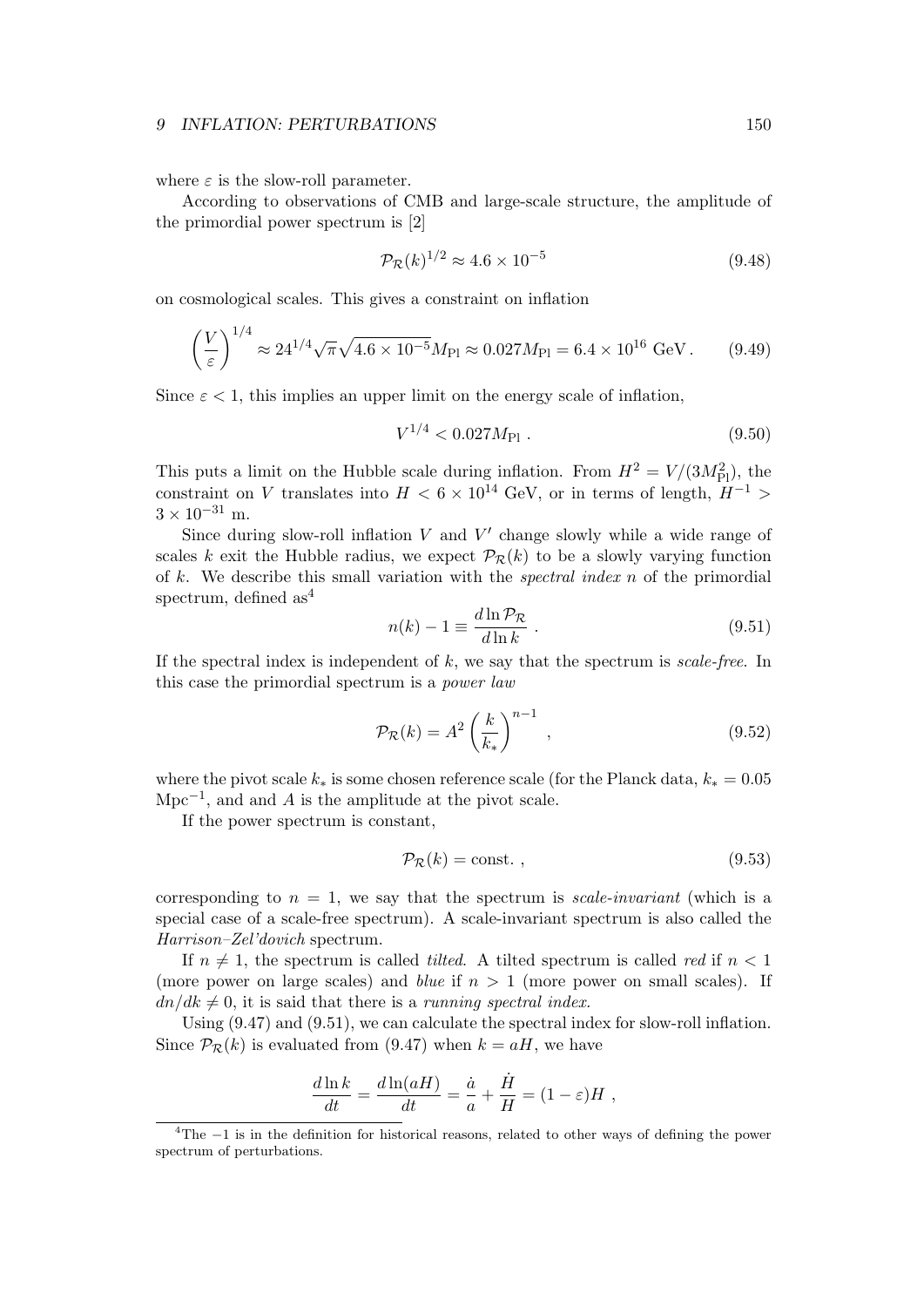where we used the fact that in the slow-roll approximation  $\dot{H} = -\varepsilon H^2$  in the last step. Thus

$$
\frac{d}{d\ln k} = \frac{1}{1-\varepsilon} \frac{1}{H} \frac{d}{dt} = \frac{1}{1-\varepsilon} \frac{\dot{\varphi}}{H} \frac{d}{d\varphi} = -\frac{M_{\rm Pl}^2}{1-\varepsilon} \frac{V'}{V} \frac{d}{d\varphi} \approx -M_{\rm Pl}^2 \frac{V'}{V} \frac{d}{d\varphi}.
$$
 (9.54)

Let us first calculate the scale dependence of the slow-roll parameters:

$$
\frac{d\varepsilon}{d\ln k} = -M_{\rm Pl}^2 \frac{V'}{V} \frac{d}{d\varphi} \left[ \frac{M_{\rm Pl}^2}{2} \left( \frac{V'}{V} \right)^2 \right] = M_{\rm Pl}^4 \left[ \left( \frac{V'}{V} \right)^4 - \left( \frac{V'}{V} \right)^2 \frac{V''}{V} \right] = 4\varepsilon^2 - 2\varepsilon\eta \tag{9.55}
$$

and, in a similar manner (exercise),

$$
\frac{d\eta}{d\ln k} = \dots = 2\varepsilon\eta - \xi, \qquad (9.56)
$$

where we have defined a third slow-roll parameter

$$
\xi \equiv M_{\rm Pl}^4 \frac{V'}{V^2} V''' \,. \tag{9.57}
$$

The parameter  $\xi$  is typically second-order small in the sense that  $\sqrt{|\xi|}$  is of the same order of magnitude as  $\varepsilon$  and  $\eta$ .

We can now calculate the spectral index:

$$
n - 1 = \frac{1}{\mathcal{P}_{\mathcal{R}}} \frac{d\mathcal{P}_{\mathcal{R}}}{d\ln k} = \frac{\varepsilon}{V} \frac{d}{d\ln k} \left(\frac{V}{\varepsilon}\right) = \frac{1}{V} \frac{dV}{d\ln k} - \frac{1}{\varepsilon} \frac{d\varepsilon}{d\ln k}
$$
  
= 
$$
-M_{\text{Pl}}^2 \frac{V'}{V} \cdot \frac{1}{V} \frac{dV}{d\varphi} - 4\varepsilon + 2\eta = -6\varepsilon + 2\eta.
$$
 (9.58)

Slow-roll requires  $\varepsilon \ll 1$  and  $|\eta| \ll 1$ , so the spectrum is predicted to be close to scale invariant. This agrees well with observations. Note how, as in the case of dark matter, things fall into place automatically. In order to have negative pressure, a scalar field has to roll slowly. Once the background evolution is slowly rolling, the perturbations are close to scale-invariant, without needing to add new ingredients or tune anything.

Assuming that at late times the universe is described by the ΛCDM model, the current constraint on the spectral index from CMB data by the Planck satellite and the BICEP2/Keck telescope is, assuming the presence of running and possible tensor perturbations [2]

$$
n = 0.9640 \pm 0.0043 . \tag{9.59}
$$

The value is model-dependent, and with a different cosmological model (different dark energy model, the presence of cosmic strings, and so on), the preferred value of the spectral index can change slightly. However, in all but the most exotic models it remains close to scale-invariant.

From the results of the running of  $\varepsilon$  and  $\eta$ , we obtain the running of the spectral index:

$$
\frac{dn}{d\ln k} = 16\varepsilon\eta - 24\varepsilon^2 - 2\xi \ . \tag{9.60}
$$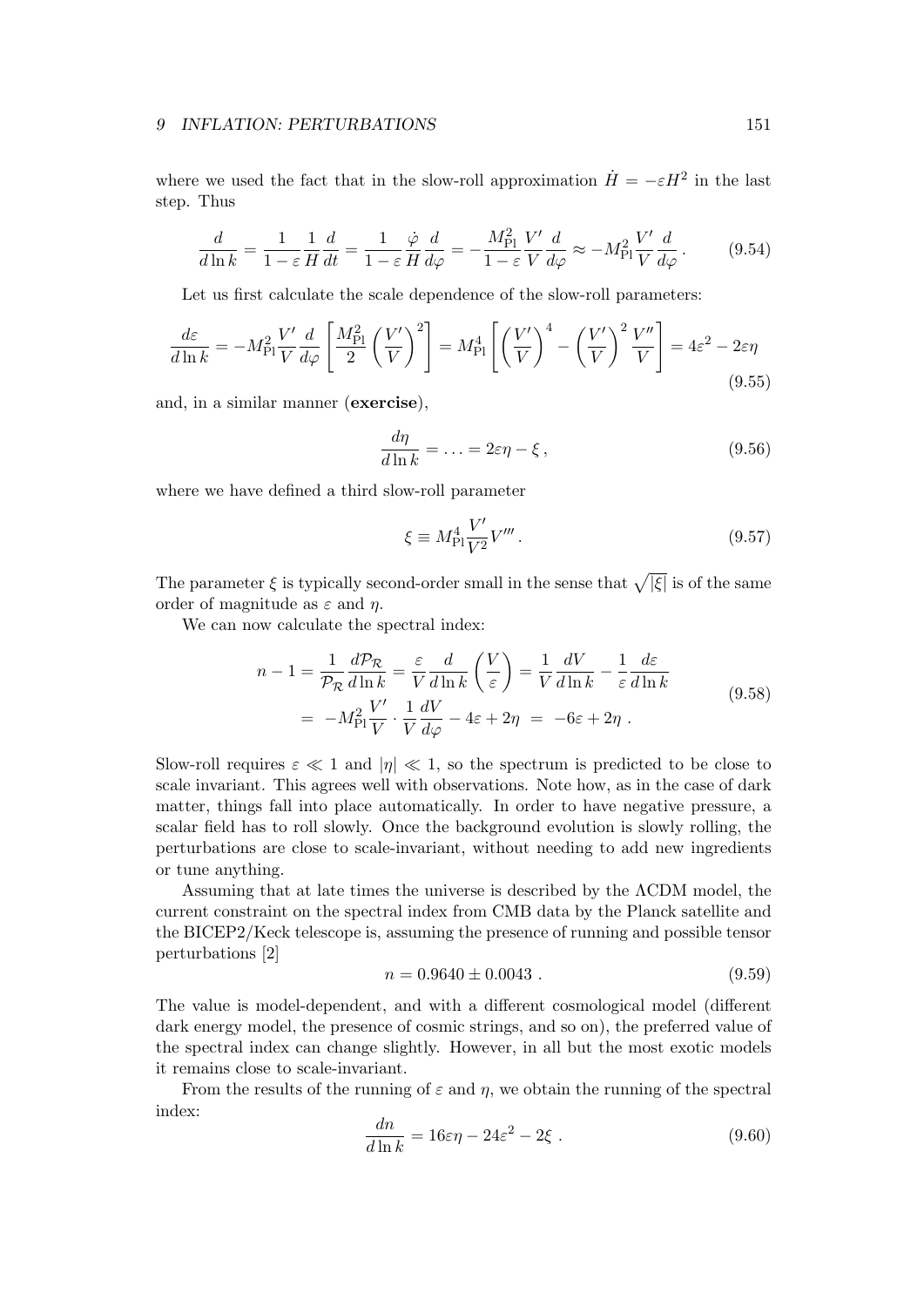The running is second order in slow-roll parameters, so it's expected to be even smaller than the deviation from scale invariance. The observational range is

$$
\frac{dn}{d\ln k} = -0.0071 \pm 0.0068 ,\qquad (9.61)
$$

Some inflation models have  $|n-1|$  and  $|dn/d \ln k|$  larger than this, others do not. Observations have ruled out some inflation models, while a zoo of dozens to hundreds of viable models remains [3].

CMB experiments have measured the CMB temperature anisotropy over a range  $\Delta \log k \approx 8$ , from the largest scales down to Mpc scales. On scales smaller than those that have been probed, the CMB anisotropy is expected to be negligible, so we expect there is nothing more to see in the CMB temperature anisotropies. However, it is possible to probe these smaller scales by observations of large-scale structure. Recall that for high energy-scale inflation, the number of e-folds until the end of inflation when the largest observable modes are generated is about 60, so we are only seeing a small part of inflation.

The above results do not allow an independent determination of the two slowroll parameters  $\varepsilon$  and  $\eta$ . However, it turns out that the spectral index of tensor perturbations produced by inflation is independent of  $\eta$  (it is  $-2\varepsilon$ ). So if tensor perturbations are detected (they have a definite signature on the CMB) and their spectrum is measured, we can get both  $\varepsilon$  and  $\eta$ . The amplitude of the tensor perturbations also depends directly on the Hubble parameter during inflation, so it will provide a measurement of the energy scale of inflation. Typically, large-field inflation models produce tensor perturbations with much larger amplitude than small-field inflation models. In the small-field case they may be too small to be detectable in the near future. It is possible to calculate the spectrum of gravity waves the same way as we did for the scalar perturbations.

Example: Consider the simple inflation model

$$
V(\varphi) = \frac{1}{2}m^2\varphi^2.
$$
\n(9.62)

In chapter 8 we already calculated the slow-roll parameters for this model:

$$
\varepsilon = \eta = 2 \frac{M_{\rm Pl}^2}{\varphi^2} \tag{9.63}
$$

and we immediately see that  $\xi = 0$ . We thus have

$$
\mathcal{P}_{\mathcal{R}} = \frac{1}{96\pi^2} \frac{m^2}{M_{\text{Pl}}^2} \left(\frac{\varphi}{M_{\text{Pl}}}\right)^4 \tag{9.64}
$$

$$
n = 1 - 6\varepsilon + 2\eta = 1 - 8\left(\frac{M_{\rm Pl}}{\varphi}\right)^2 \tag{9.65}
$$

$$
\frac{dn}{d\ln k} = 16\varepsilon\eta - 24\varepsilon^2 - 2\xi = -32\left(\frac{M_{\rm Pl}}{\varphi}\right)^4. \tag{9.66}
$$

To get the numbers, we need the values of  $\varphi$  when the relevant cosmological scales left the Hubble radius. We know that the number of inflation e-foldings after that should be about  $N = 60$ , depending on the preheating history. We have

$$
N(\varphi) = \frac{1}{M_{\rm Pl}^2} \int_{\varphi_{\rm end}}^{\varphi} \frac{V}{V'} d\varphi = \frac{1}{M_{\rm Pl}^2} \int \frac{\varphi}{2} d\varphi = \frac{1}{4M_{\rm Pl}^2} \left( \varphi^2 - \varphi_{\rm end}^2 \right) , \qquad (9.67)
$$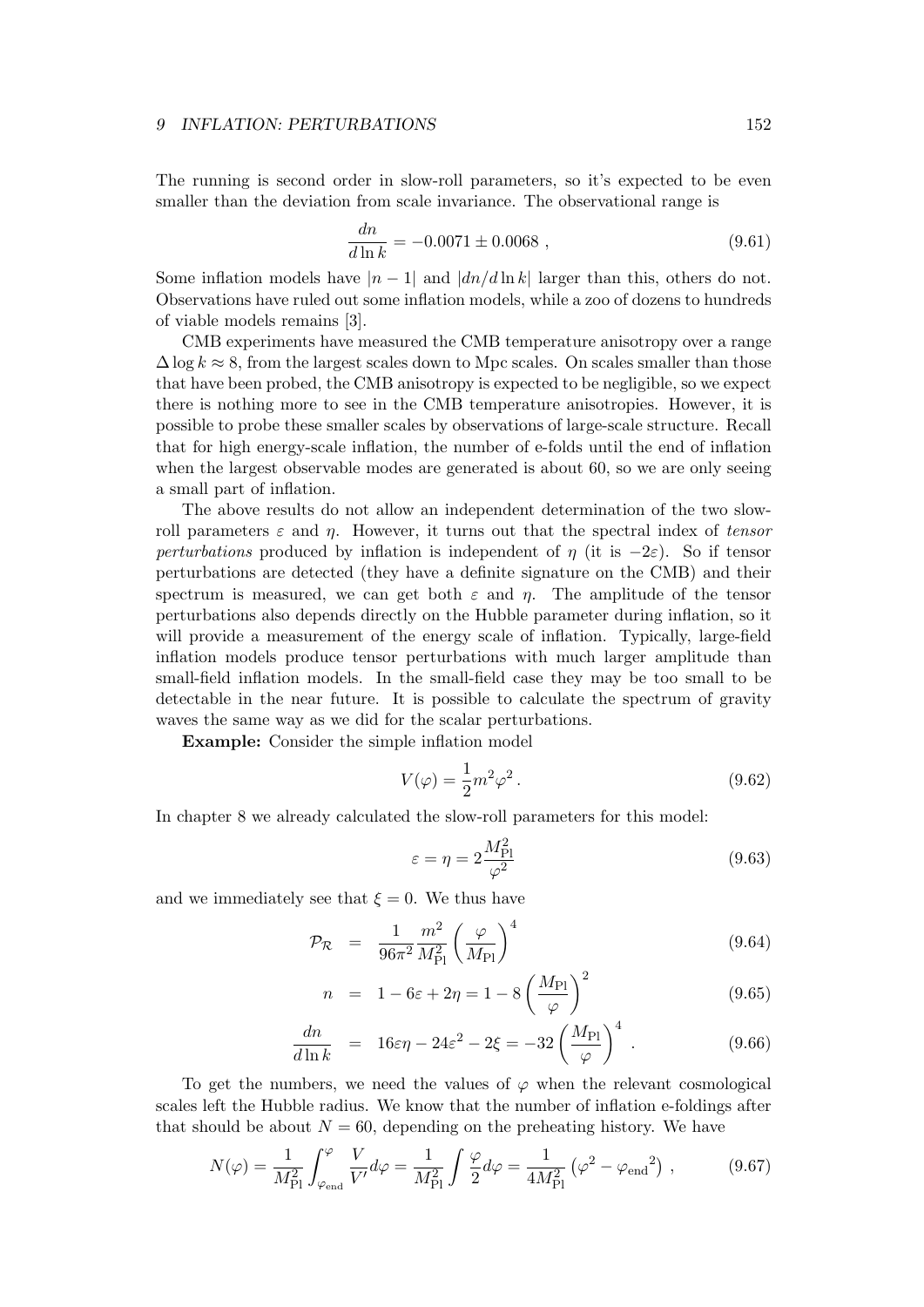and we estimate  $\varphi_{end}$  from  $\varepsilon(\varphi_{end}) = 2M_{\rm Pl}^2/\varphi_{end}^2 = 1 \Rightarrow \varphi_{end} = \sqrt{\varphi_{end}}$  $2M_{\rm Pl}$  to get

$$
\varphi^2 = \varphi_{\rm end}^2 + 4M_{\rm Pl}^2 N = 2M_{\rm Pl}^2 + 4M_{\rm Pl}^2 N \approx 4M_{\rm Pl}^2 N. \tag{9.68}
$$

Thus

$$
\left(\frac{M_{\rm Pl}}{\varphi}\right)^2 = \frac{1}{4N} \,,\tag{9.69}
$$

so we get

$$
\mathcal{P}_{\mathcal{R}} = \frac{N^2}{6\pi^2} \frac{m^2}{M_{\rm Pl}^2} = \frac{600}{\pi^2} \frac{m^2}{M_{\rm Pl}^2} \tag{9.70}
$$

$$
n = 1 - \frac{2}{N} = 0.97
$$
  

$$
\frac{dn}{d \ln k} = -\frac{2}{N^2} = -0.0006 ,
$$
 (9.71)

.

where we have input  $N = 60$ . For  $\mathcal{P}_{\mathcal{R}}$  we have, according to (9.48)  $\mathcal{P}_{\mathcal{R}} = 2.1 \times 10^{-9}$ , which gives

$$
m \approx \frac{8}{N} 10^{14} \text{ GeV} \approx 1 \times 10^{13} \text{ GeV} \approx 6 \times 10^{-6} M_{\text{Pl}} , \qquad (9.72)
$$

for  $N = 60$ . We get  $V^{1/4} = (2Nm^2M_{\rm Pl}^2)^{1/4} \approx 2 \times 10^{16}$  GeV as the energy scale for the period when the perturbations seen in the CMB were generated. Potential energy at the end of inflation is

$$
V_{\text{end}}^{1/4} = \left(\frac{1}{2}m^2 \varphi_{\text{end}}^2\right)^{1/4} = \sqrt{\frac{m}{M_{\text{Pl}}}} M_{\text{Pl}} \approx 2 \times 10^{-3} M_{\text{Pl}} \approx 6 \times 10^{15} \text{ GeV} \ . \tag{9.73}
$$

Because of the high energy scale, the amplitude of tensor perturbations, as quantified by the tensor-to-scalar ratio r is significant,  $r = 8/N \approx 0.13$ . The current upper limit from combined Planck and BICEP2/Keck data is  $r < 0.079$  [2]. Therefore, the simple  $m^2\varphi^2$  model is ruled out, although it fitted the observations fine until the Planck data.

Exercise: It can be shown that the power spectrum of gravitational waves produced by inflation is

$$
\mathcal{P}_t(k) = \frac{8}{M_{\rm Pl}^2} \left(\frac{H}{2\pi}\right)_{aH=k}^2
$$

Find the tensor-to-scalar ratio

$$
r \equiv \frac{\mathcal{P}_t(k)}{\mathcal{P}_\mathcal{R}(k)}
$$

and the tensor spectral index

$$
n_t \equiv \frac{d \ln \mathcal{P}_t}{d \ln k}
$$

in terms of the slow-roll parameters to first order.

**Exercise:** From the limit  $r < 0.07$ , calculate the resulting limit on the energy scale of inflation. Using that, find the maximum amount by which the scale factor can have expanded from reheating until today, assuming there are only Standard Model degrees of freedom.